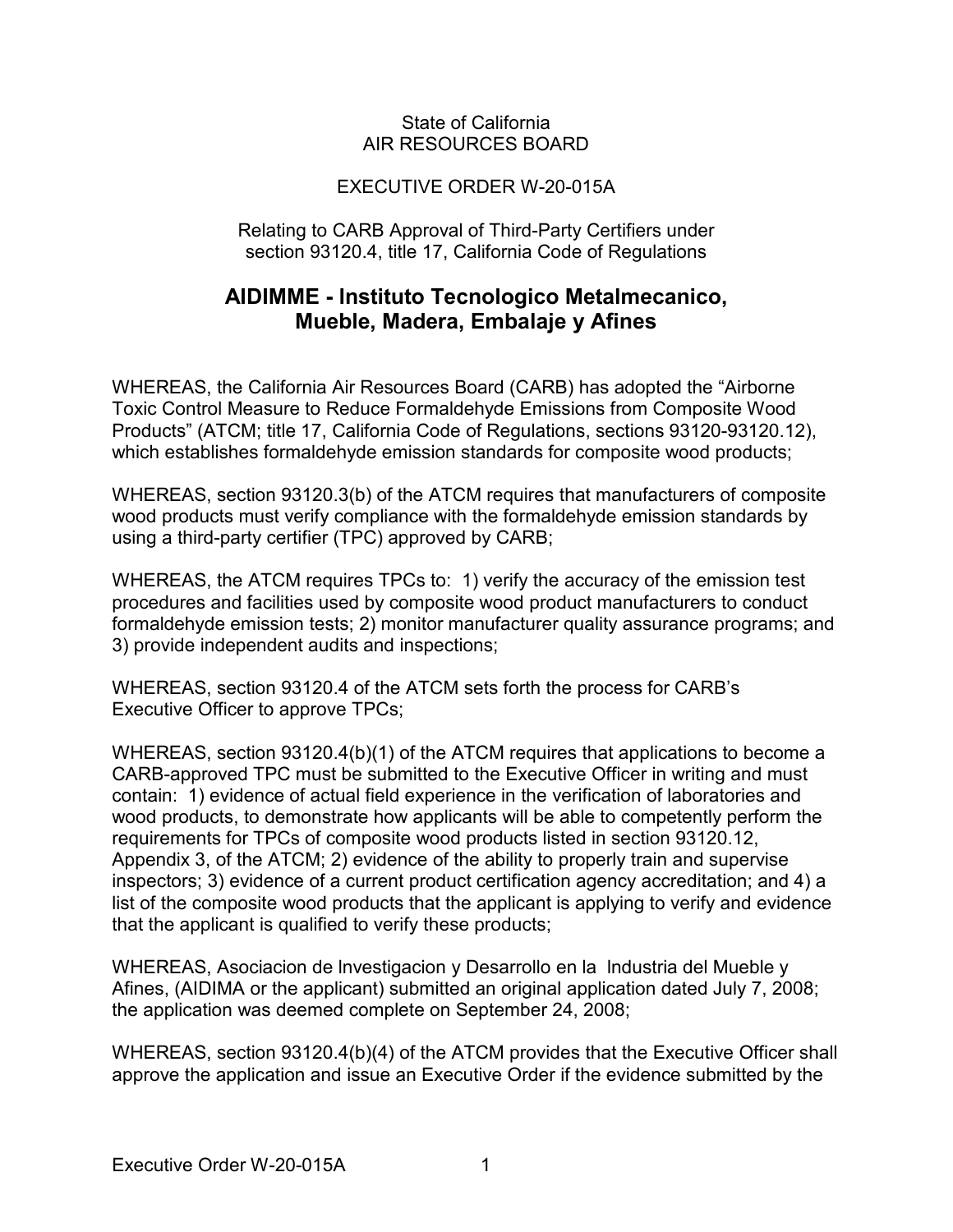tasks specified in section [93120.12](https://93120.12), Appendix 3, of the ATCM; applicant is sufficient to demonstrate that the applicant can competently perform the

 WHEREAS, AIDIMA was issued Executive Order W-08-015, signed on November 21, 2008;

 WHEREAS, section 93120.4(b)(4) of the ATCM allows CARB-approved TPCs to apply for re-approval to CARB by submitting an updated application;

WHEREAS, AIDIMA submitted the original and the updated applications for approval to CARB as follows:

| <b>Executive Order#</b> | <b>Date Received</b> | <b>Date Signed</b> | <b>Actions</b>                                                                                                                                                                                                                                                                                             |
|-------------------------|----------------------|--------------------|------------------------------------------------------------------------------------------------------------------------------------------------------------------------------------------------------------------------------------------------------------------------------------------------------------|
| W-08-015                | 7/07/2008            | 11/21/2008         | Original                                                                                                                                                                                                                                                                                                   |
| W-10-015                | 8/04/2010            | 9/07/2010          | Renewal                                                                                                                                                                                                                                                                                                    |
| W-12-015                | 6/20/2012            | 7/05/2012          | Renewal                                                                                                                                                                                                                                                                                                    |
| $W-14-015$              | 3/12/2014            | 6/04/2014          | Renewal                                                                                                                                                                                                                                                                                                    |
| W-16-015                | 3/22/2016            | 5/18/2016          | Renewal                                                                                                                                                                                                                                                                                                    |
| W-16-015A               | 6/13/2016            | 7/19/2016          | Amendment to add<br>Universidad Tecnologica de<br>Tabasco of Tabasco,<br>Mexico, as a subcontractor<br>for inspection services and<br>name change. Company<br>merger results in name<br>change from AIDIMA to<br>Instituto Tecnologico<br>Metalmecanico, Mueble,<br>Madera, Embalaje y Afines<br>(AIDIMME) |
| W-18-015                | 5/16/2018            | 8/08/2018          | Renewal                                                                                                                                                                                                                                                                                                    |
| W-20-015                | 5/19/2020            | 8/13/2020          | Renewal                                                                                                                                                                                                                                                                                                    |

inspection services; WHEREAS, AIDIMME submitted a request and supplementary documentation to CARB on August 18, 2020, for approval to add Manifaktura S.R.L. as a subcontractor for

WHEREAS, the request and supplementary documentation indicates that Manifaktura S.R.L. has the necessary qualifications to provide inspection services for AIDIMME;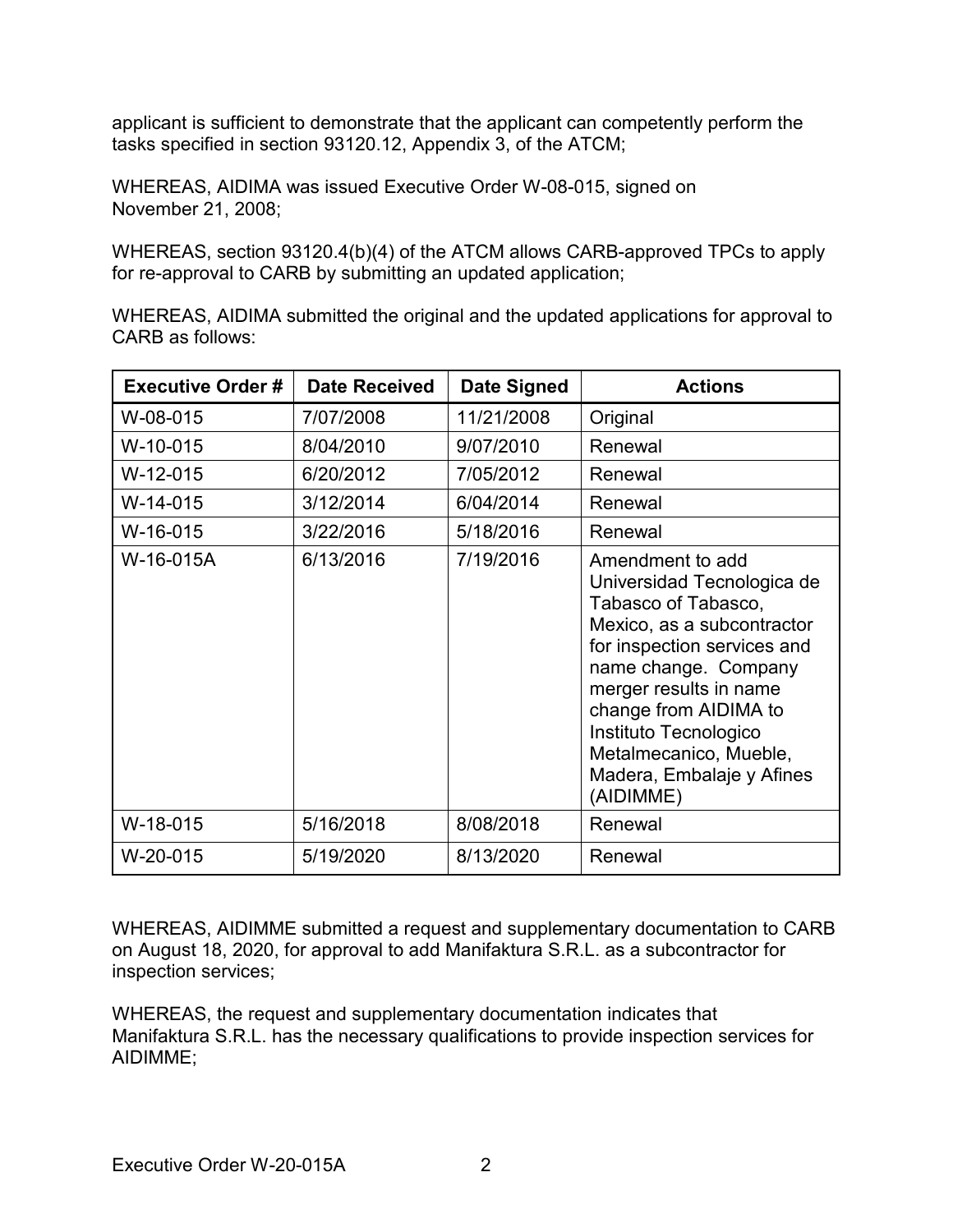WHEREAS, it is appropriate to approve AIDIMME's request to add Manifaktura S.R.L. as a subcontractor for inspection services;

 ATCM; and WHEREAS, the Executive Officer finds that the completed and updated application demonstrated the TPC's ability to continue to comply with section 93120.4(b)(1) of the

 Executive Order W-20-015 be superseded by this Executive Order W-20-015A. WHEREAS, the Executive Officer approves AIDIMME's request for approval to add a subcontractor for inspection services, and it is appropriate that

 NOW, THEREFORE, IT IS ORDERED that AIDIMME is hereby approved as a TPC and is issued the following number designating them as a CARB-approved TPC: **TPC-015**.

 BE IT FURTHER ORDERED that AIDIMME is a CARB-approved TPC for the following composite wood products: hardwood plywood, particleboard, and medium density fiberboard

fiberboard.<br>BE IT FURTHER ORDERED that this approval is subject to the following conditions:

- 1. AIDIMME must provide their CARB-approved TPC number to each manufacturer Appendix 3, of the ATCM. it has subcontracted with for services, as specified in section [93120.12](https://93120.12),
- 2. AIDIMME must participate in an inter-laboratory study of their primary and/or secondary chamber facilities.
- Attachment A, AIDIMME must submit a request to the Executive Officer in writing competently perform the tasks for which it is employed. AIDIMME shall not use the subcontractor unless the Executive Officer approves the request in writing. 3. If AIDIMME wishes to use a subcontractor other than those listed in and must provide evidence to demonstrate that the subcontractor can
- 4. AIDIMME shall immediately notify the Executive Officer if any accreditation or expire, or revoked within the duration of this Executive Order. certification provided in support of their initial application is renewed, allowed to

 BE IT FURTHER ORDERED that this Executive Order W-20-015A supersedes Executive Order W-20-015, which was issued on August 13, 2020.

 application to the Executive Officer as provided in section 93120.4 of the ATCM. BE IT FURTHER ORDERED that this Executive Order shall have a duration of two years from the date it is executed; within 120 days prior to the expiration of this Executive Order, AIDIMME may apply for re-approval by submitting an updated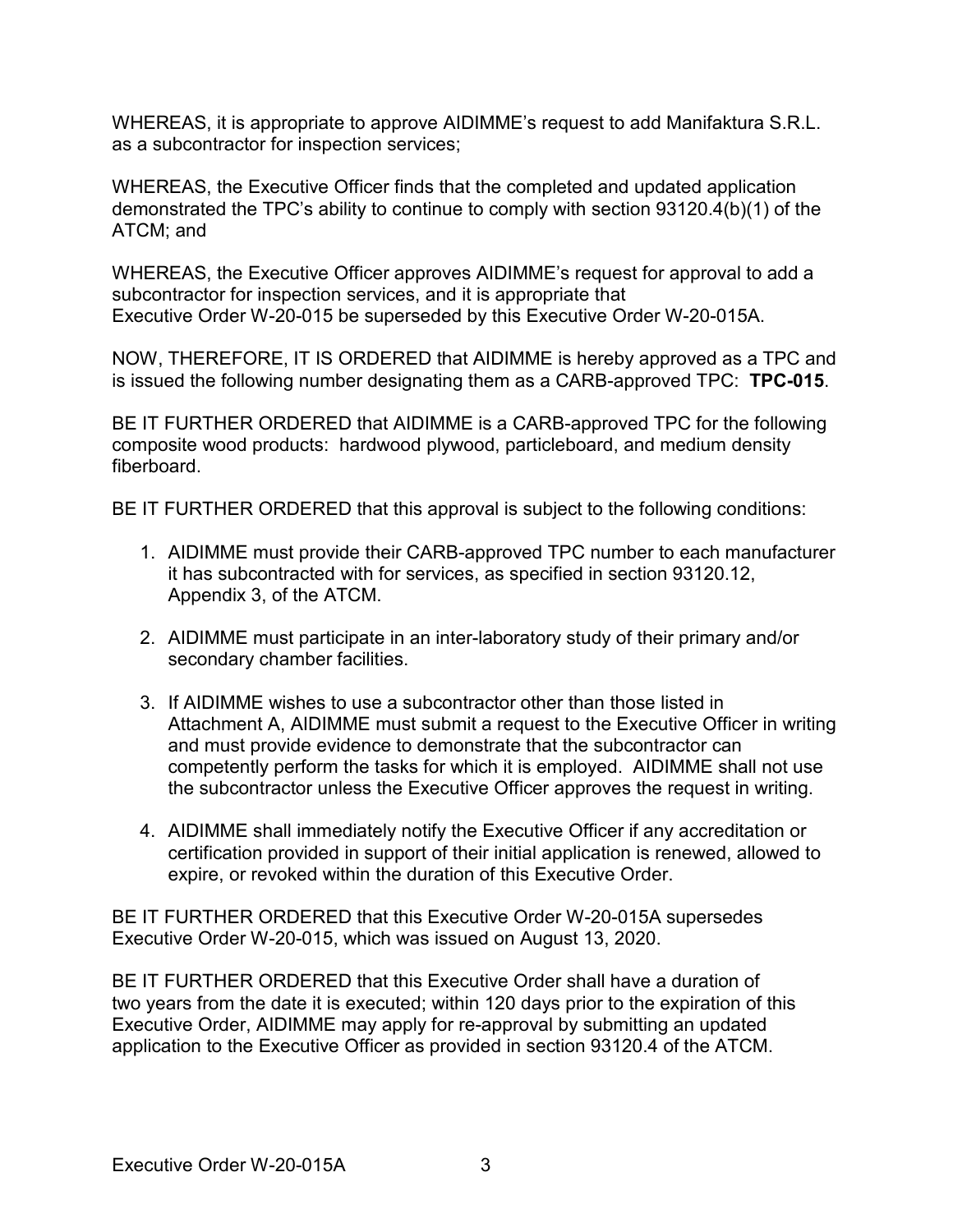BE IT FURTHER ORDERED that the Executive Officer may review and, for good ATCM. The Executive Officer shall not modify or revoke this Executive Order without specified in title 17, California Code of Regulations, section 60055.1 et seq. cause, modify or revoke this Executive Order as provided in section 93120.4(d) of the affording AIDIMME with the opportunity for a hearing in accordance with the procedures

 copy form for two years, for review by CARB upon request, as specified in section [93120.12,](https://93120.12) Appendix 3, of the ATCM. BE IT FURTHER ORDERED that AIDIMME must maintain records in electronic or hard

 BE IT FURTHER ORDERED that on or before March 1 of each year, AIDIMME must section [93120.12,](https://93120.12) Appendix 3, of the ATCM. provide an annual report to CARB for the previous calendar year, as specified in

 BE IT FURTHER ORDERED that AIDIMME must notify the Executive Officer in writing within 30 days of any change in their ability to carry out the responsibilities of this Executive Order.

Executed at Sacramento, California this <u>9th</u> day of <u>November</u> 2020.

Pichard Byr

\_\_\_\_\_\_\_\_\_\_\_\_\_\_\_\_

Richard Boyd Assistant Division Chief Transportation and Toxics Division